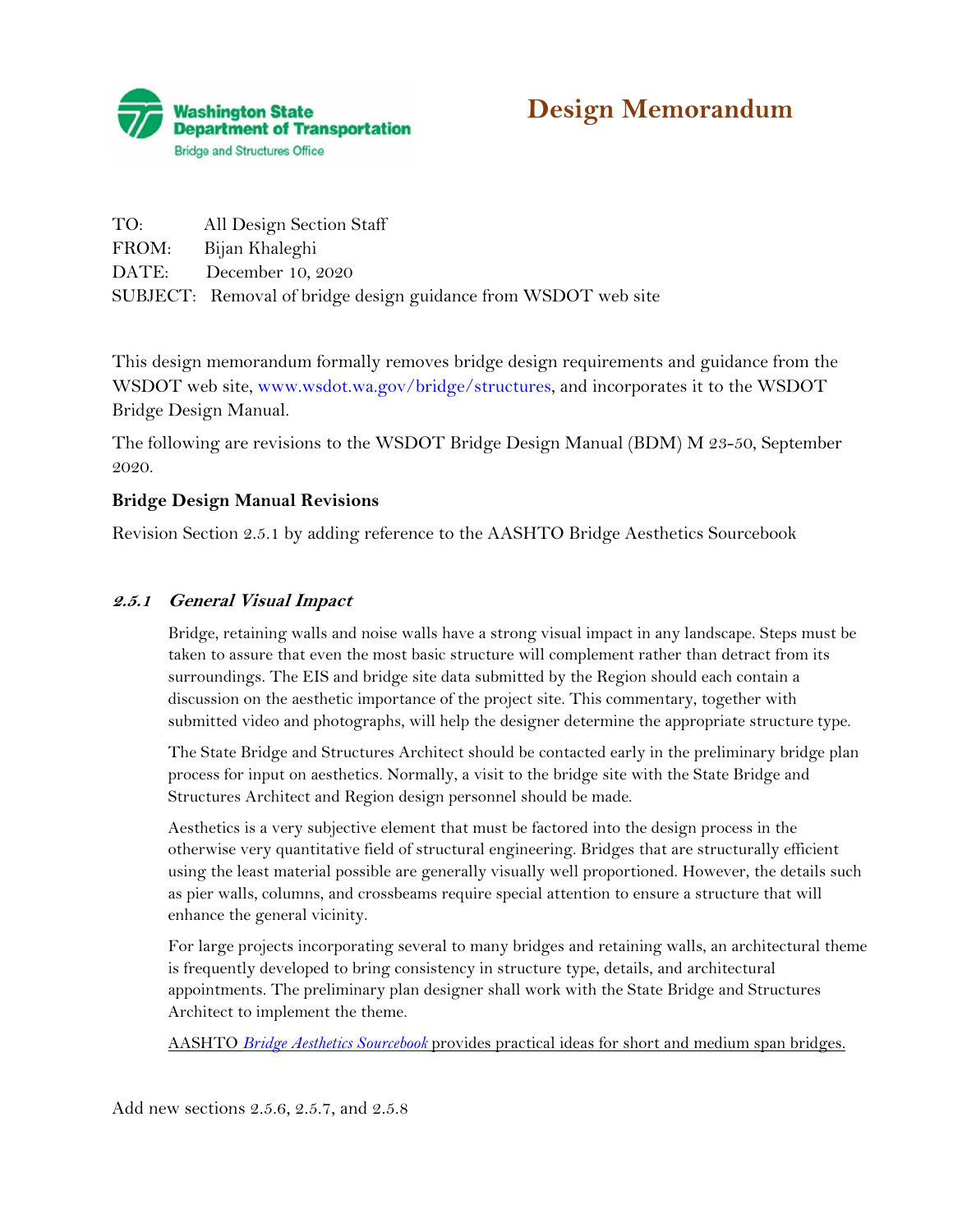## **2.5.6 Fish Passage Project Aesthetics**

Three levels of design are assigned to fish passage projects; basic designs, enhanced designs, and refined designs. The design used depends on context. The guidance herein is used to facilitate collaboration between the Bridge and Structures Office, region staff, and stakeholders, in applying context sensitive design principles.

Design follows the Federal Highway Administration's Context Sensitive Design (CSS) principles. CSS is a model for transportation project development that has received broad acceptance. Its essence is that a proposed transportation project must be planned not only for its physical aspects as a facility serving specific transportation objectives, it must also be designed for its effect on the aesthetic, social, economic, and environmental values, needs, constraints, and opportunities in a larger community setting.

### **A. Aesthetic Design**

The goal of these recommendations is to influence the production of the aesthetic design. These will guide future designers as fish passage designs are built out.

The recommendations are developed to aide in design. They are conceptual and outline typical situations. Throughout each phase of design and construction exceptional situations may arise in which a standard solution is not applicable. Specific situations must be assessed individually so that alternatives harmonize with the project as a whole.

### **B. Basic Designs**

Basic designs utilize class two smooth concrete that is seen by almost no one. Class two finish is described in Standard Specifications 6-02.3(14)B. The use of pigmented sealer is dependent on the risk of graffiti.



Figure 2.5.6B-1 Basic Design Example

#### **C. Enhanced Designs**

Enhanced designs are used in highly visible settings. Surface treatments are accomplished with standard form liners from the Standard Specifications and Qualified Products List.



Figure 2.5.6C-1 Enhanced Design Example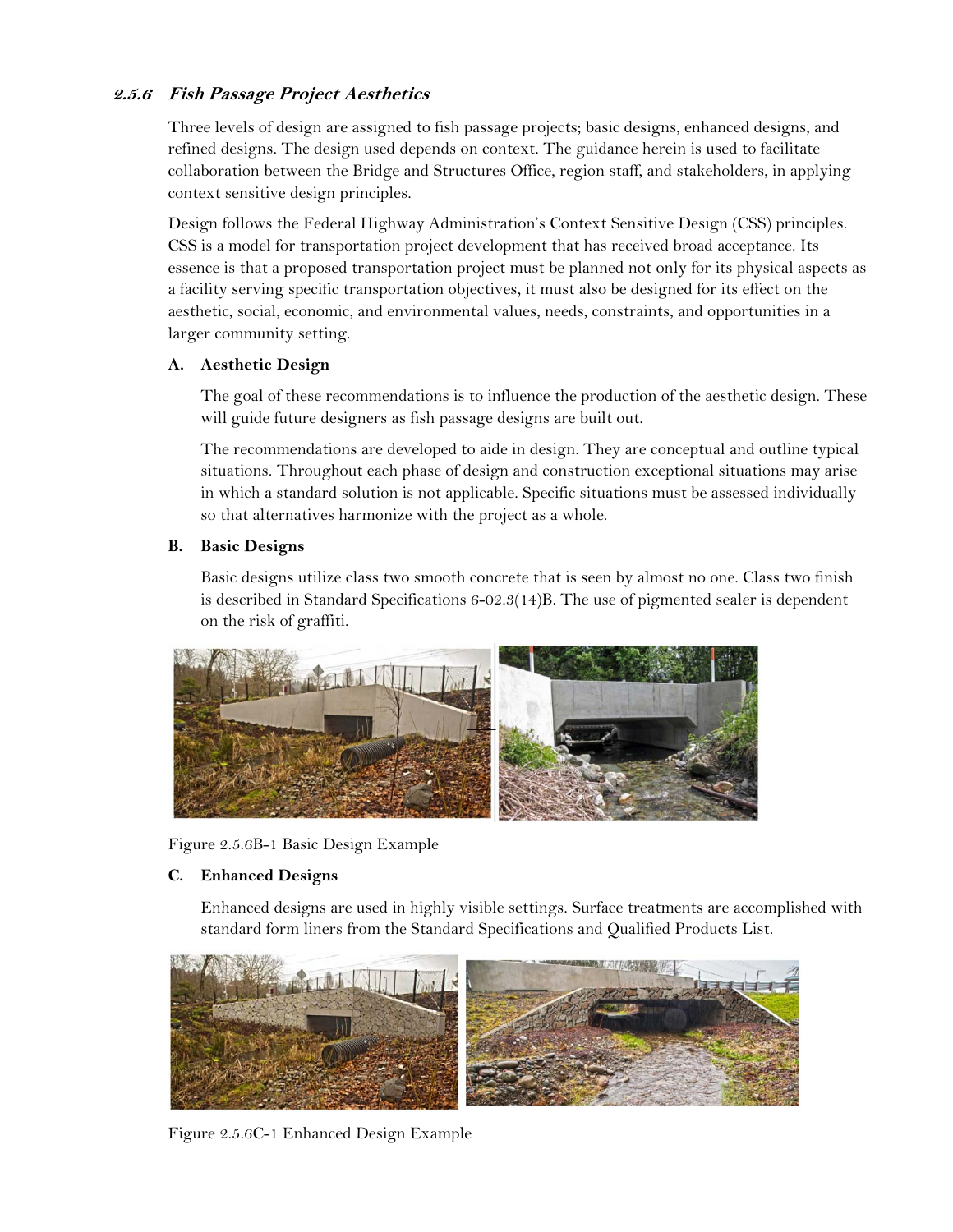### **D. Refined Designs**

Refined designs are used in high profile settings requiring community input and may serve as public art. These designs are accomplished with common construction methods and materials.



Figure 2.5.6B-3 Refined Design Example

# **2.5.7 Typical Project Colors**

AMS Standard 595 Colors and four custom colors are used on WSDOT projects. Colored finishes are used to obscure visual differences between concrete mixes, aid in maintenance control of graffiti and provide a more 'finished look'. The warm taupe browns are neutral hues that blend with the pre-existing built infrastructure.

#### **WSDOT's custom colors are:**

• Washington Gray: used in the majority of applications.



• Mt. St. Helens Gray: used for noise walls well off the roadway and in landscaped or forested areas.



• Mt. Baker Gray: I-405 CSS color used for dark gray accents.

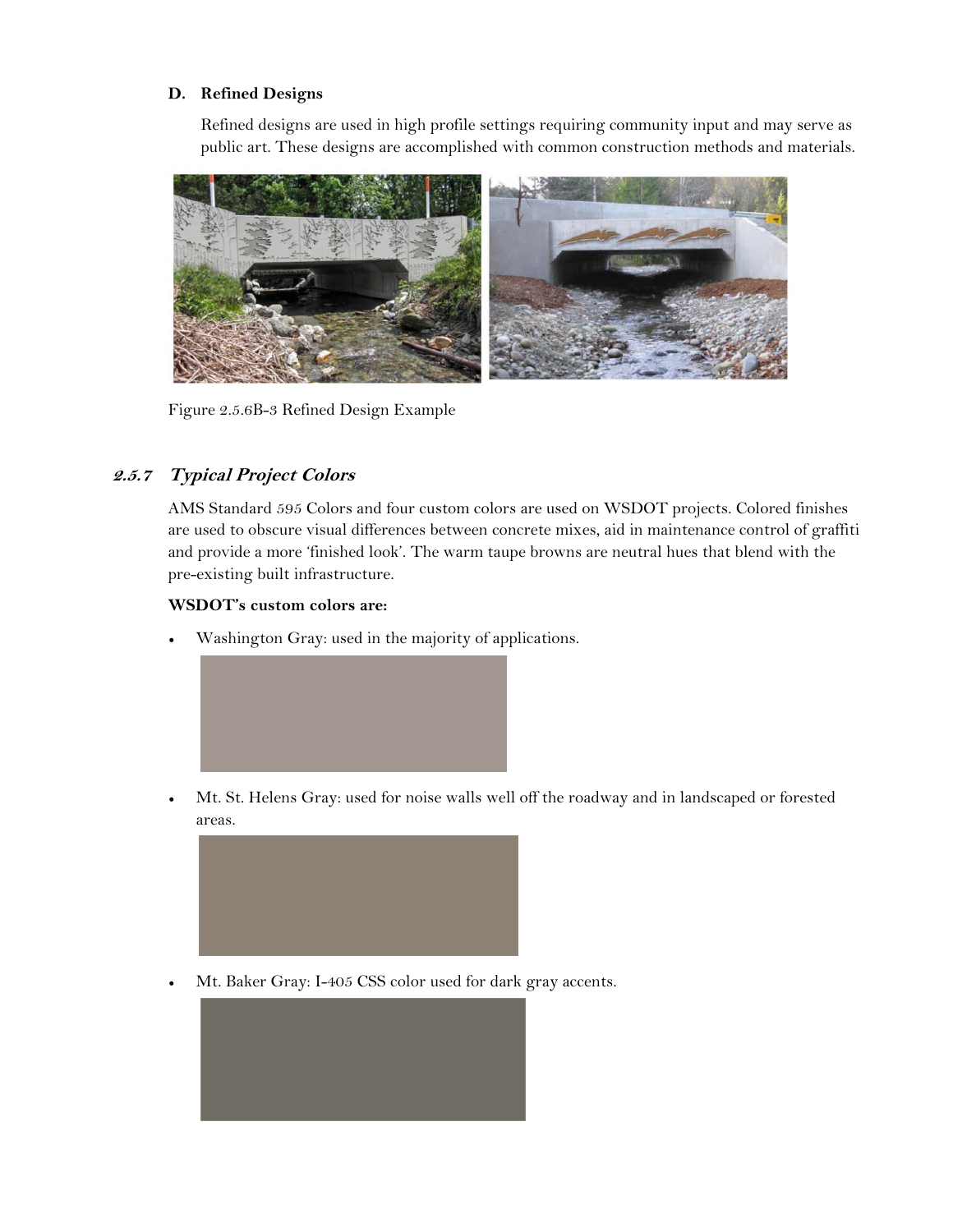• Cascade Green: I-405 CSS color for superstructures, railing and miscellaneous steel structures.



These samples are approximations of the actual paint color and are not to be used for construction. See WSDOT Standard specifications Section 9-08.2(1) for Pigmented Sealer applications. Contact the Bridge & Structures Architect for the steel top coat color verification process.

### **A. Sign Bridge Colors**

Typical colors for sign bridges are:

- AMS Standard 595 Color 35237: Blue gray for standard installations
- AMS Standard 595 Color 30045: Dark brown on US 2, US 12, US 97, SR 20, SR 410, Eastern portions of I-90 and in the National Forests
- AMS Standard 595 Color 30040: Very dark brown/bronze updated from 37056 in I-90 Architectural Design Standards December 1986.
- Cascade Green: Evergreen color used on I-405 CSS corridor

#### **B. Fence Colors**

AMS Standard 595 Color 20045 dark brown is used for right of way fences, and accents requiring a brown hue.

In rare cases, such as urban areas tying into existing municipality fences, AMS Standard 595 Color 27038 black may be used.

### **C. Steel Bridge Colors**

A limited palette is used for repainting steel bridges. Existing steel bridges are repainted in original contract colors found in the Bridge Preservation data base. The AMS Standard 595 Color series is used.

New steel bridges are typically painted Washington Gray to blend with adjacent concrete bridges and match state corridors. Where required for inspection the interiors of cells of steel box girders may be painted AMS Standard 595 Color 17925 white.

### **2.5.8 Standard Concrete Surface Treatments**

Standard concrete surface treatments are accomplished with manufactured form liners. The standard concrete surface treatments have been selected based on their successful use in WSDOT construction projects. Context sensitive design is used to select concrete surface treatments for a particular project. Aesthetic features are for the community and corridor roadway sides, depending on the project. The State Bridge and Structures Architect is required to approve concrete surface treatments. Concrete surface treatments are typically chosen in collaboration with the Region or WSDOT Landscape Architects.